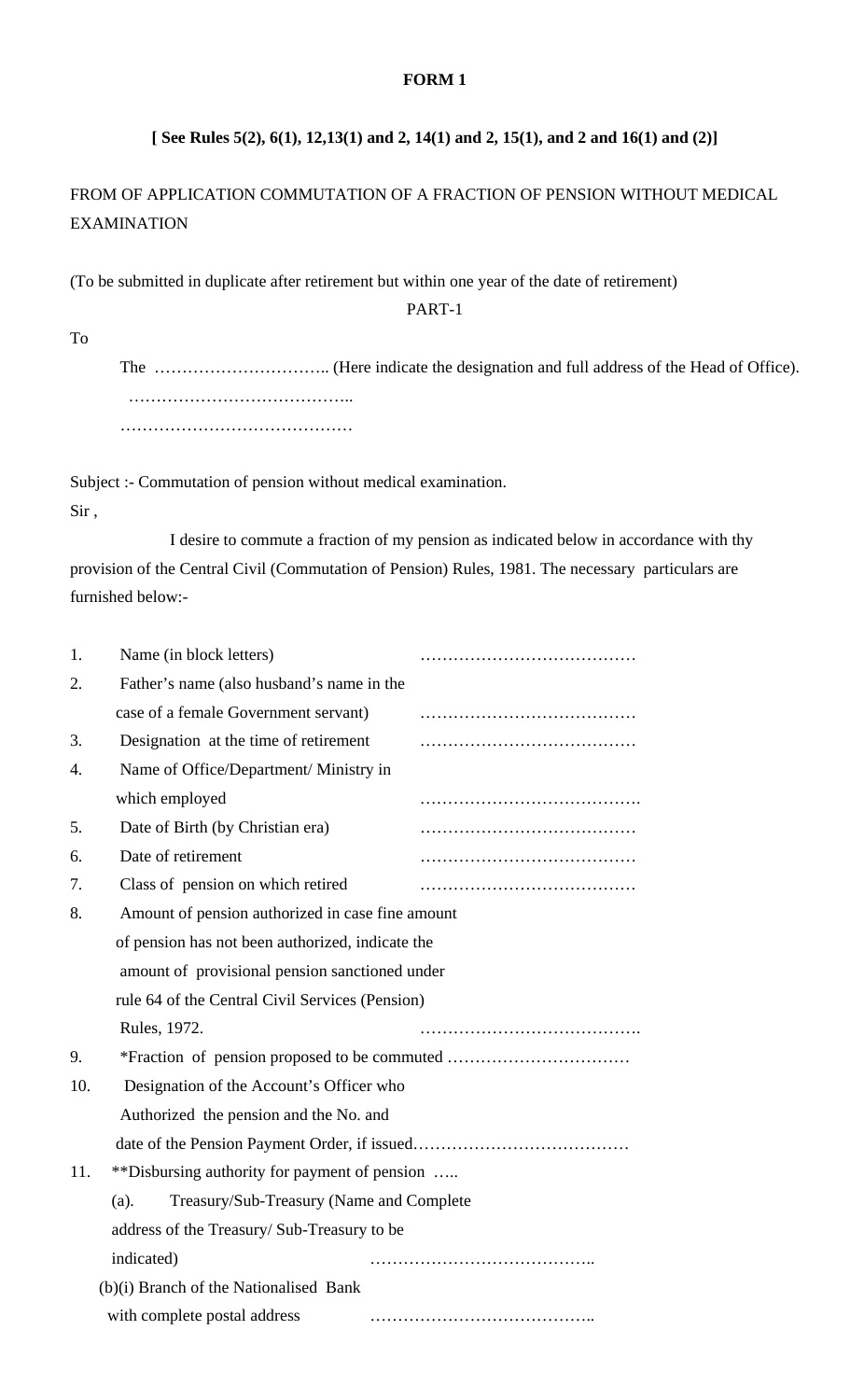| (i)                                              | Bank Account No. to which monthly    |                |  |
|--------------------------------------------------|--------------------------------------|----------------|--|
|                                                  | pension is being created each month. |                |  |
| (c) Accounts Officer of the Ministry/Department/ |                                      |                |  |
|                                                  | Office.                              |                |  |
|                                                  |                                      |                |  |
| PLACE:                                           |                                      | Signature      |  |
| DATE:                                            |                                      | Postal Address |  |

Note :- The payment of commuted value of pension shall be mad through the disbursing authority from which pension is being drawn. It is not open to an applicant to draw the commuted value of pension from a disbursing authority other than the disbursing authority from which pension is being drawn.

--------------------------------------------------------------------------------------------------------------------------------

\*The application should indicate the fraction of the amount of monthly pension (subject to maximum of one third thereof) which is not applicable.

\*\* Score out which is not applicable.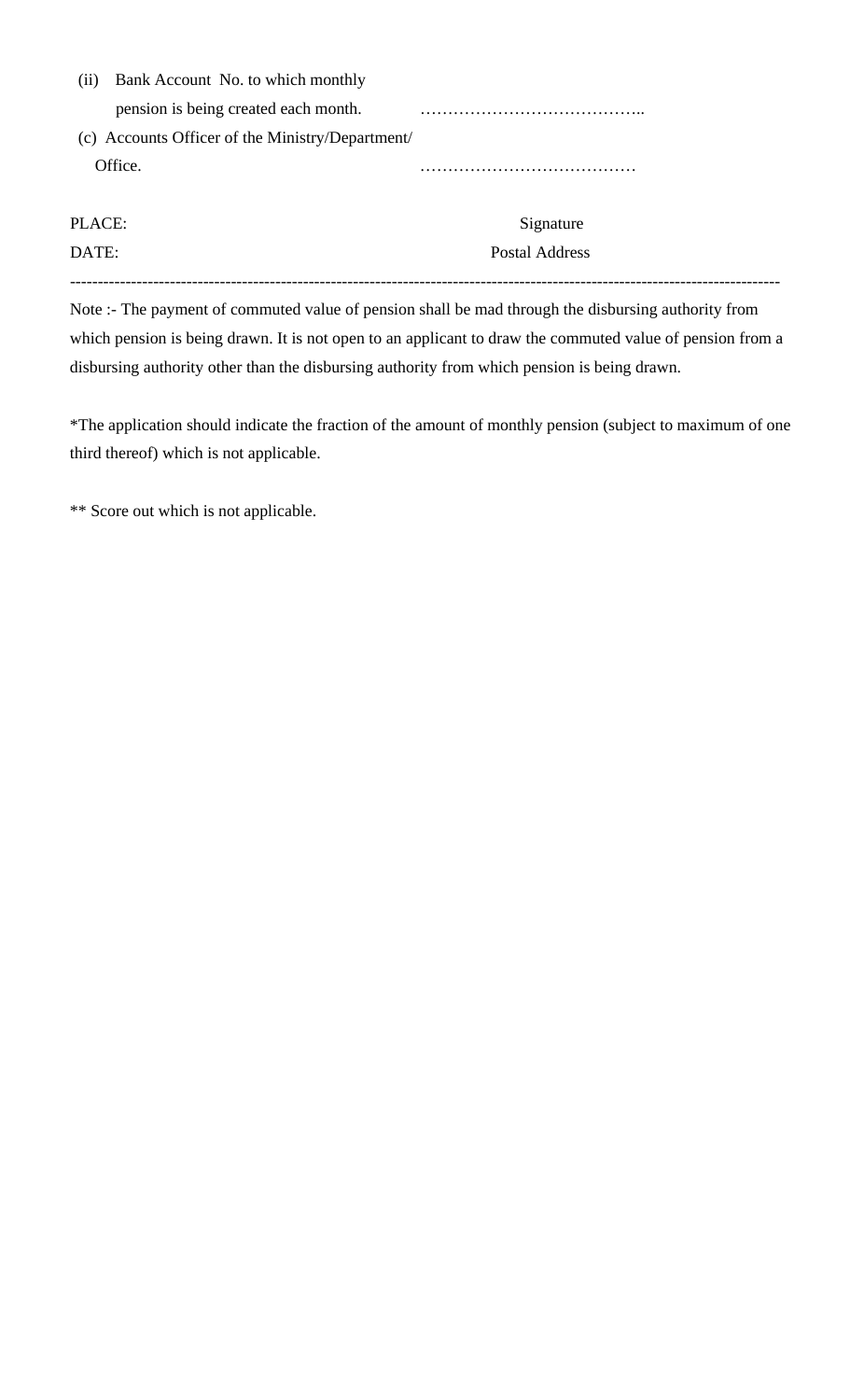#### **PART-II**

#### **ACKNOWLEGMENT**

Received from Shri……………………………………………………………………….………..

(Name and former designation)

Application in part-I of Form-I for the commutation of a fraction of pension without medical examination.

Signature……………………….

**PLACE: Head of Office.** 

**DATE :** 

Note :- This acknowledgement is to be signed, stamped and dated and is to be detached from the from and handed over to the applicant, if the form has been receive by the post, it has to be acknowledged on the same day and the acknowledgement sent under registered cover.

**\_\_\_\_\_\_\_\_\_\_\_\_\_\_\_\_\_\_\_\_\_\_\_\_\_\_\_\_\_\_\_\_\_\_\_\_\_\_\_\_\_\_\_\_\_\_\_\_\_\_\_\_\_\_\_\_\_\_\_\_\_\_\_\_\_\_\_\_\_\_\_\_\_\_\_\_\_\_\_\_\_\_\_\_\_\_**